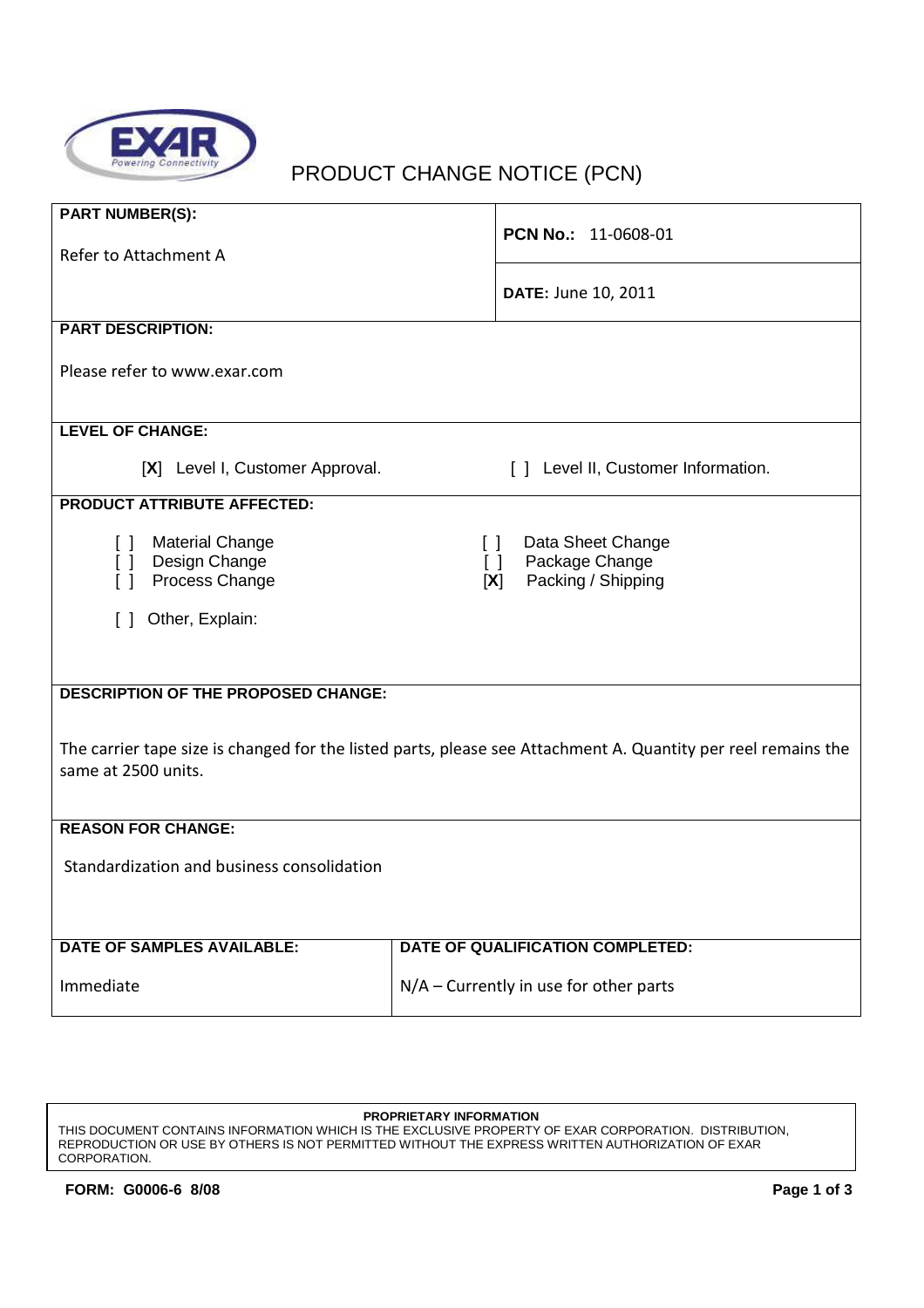

### PRODUCT CHANGE NOTICE

| <b>ESTIMATED CHANGE DATE OR DATE</b><br>CODE:                                                                                                                                                                                                                     | <b>SUPPORTING DATA:</b>                    |  |  |  |  |
|-------------------------------------------------------------------------------------------------------------------------------------------------------------------------------------------------------------------------------------------------------------------|--------------------------------------------|--|--|--|--|
| August 2011                                                                                                                                                                                                                                                       | Please see the attached drawing            |  |  |  |  |
| <b>STANDARD DISTRIBUTION</b><br>[X]                                                                                                                                                                                                                               | <b>CUSTOM DISTRIBUTION</b><br>$\mathsf{L}$ |  |  |  |  |
| PERSON TO CONTACT WITH QUESTIONS:                                                                                                                                                                                                                                 |                                            |  |  |  |  |
| <b>LISA BEDARD</b><br>Exar Corporation<br>1 Holiday Avenue<br>West Tower, Suite 450<br>Pointe-Claire, Quebec H9R 5N3<br>Tel: (514) 429-1010 ext 210<br>Fax: (514) 695-2548<br>lisa.bedard@exar.com<br>Please acknowledge receipt of this PCN.                     |                                            |  |  |  |  |
|                                                                                                                                                                                                                                                                   |                                            |  |  |  |  |
| Acknowledged:                                                                                                                                                                                                                                                     |                                            |  |  |  |  |
| Signature                                                                                                                                                                                                                                                         |                                            |  |  |  |  |
| <b>Printed Name</b>                                                                                                                                                                                                                                               |                                            |  |  |  |  |
| Company                                                                                                                                                                                                                                                           |                                            |  |  |  |  |
| <b>Title</b>                                                                                                                                                                                                                                                      |                                            |  |  |  |  |
| <b>Date</b>                                                                                                                                                                                                                                                       |                                            |  |  |  |  |
| Approved $\Box$<br>Not Approved □ (Approved/Not Approved section not applicable and should be removed for all Level II PCNs)<br>Comments:                                                                                                                         |                                            |  |  |  |  |
|                                                                                                                                                                                                                                                                   |                                            |  |  |  |  |
| <b>PROPRIETARY INFORMATION</b><br>THIS DOCUMENT CONTAINS INFORMATION WHICH IS THE EXCLUSIVE PROPERTY OF EXAR CORPORATION. DISTRIBUTION,<br>REPRODUCTION OR USE BY OTHERS IS NOT PERMITTED WITHOUT THE EXPRESS WRITTEN AUTHORIZATION OF EXAR<br><b>CORPORATION</b> |                                            |  |  |  |  |